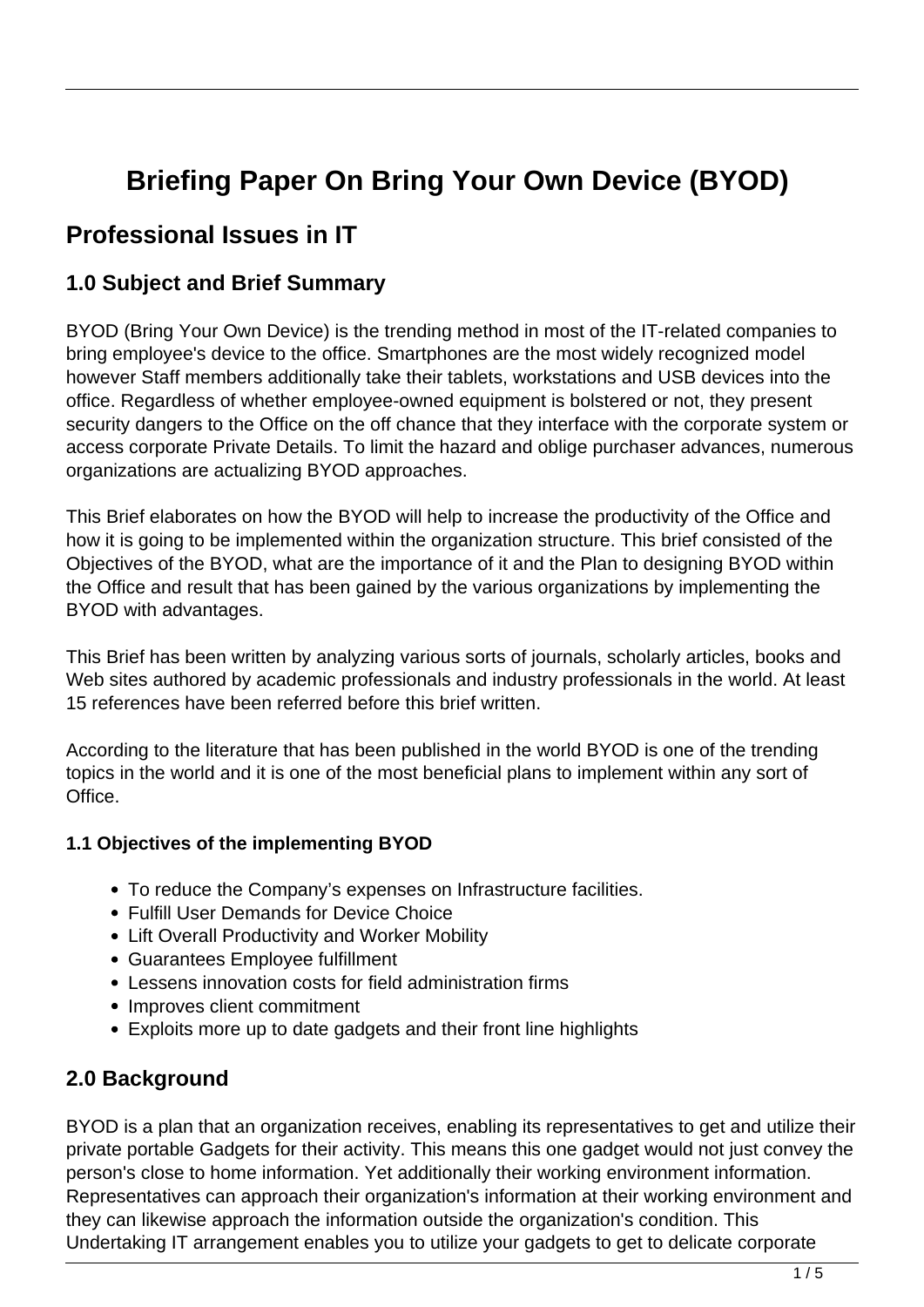- It is anticipated that by 2017, half of the managers will require their representatives to utilize their very own gadget for work purposes.
- By 2018, over 70% of experts will complete their work on keen individual gadgets.
- By 2018, there will be more than 1 billion gadgets utilized in BYOD programs far and wide.
- Only 30% of organizations have endorsed BYOD arrangements.
- 90% of IT experts express worry about sharing substances through cell phones.

## **3.0 Analysis of BYOD**

#### **3.1 Advantages**

- This method will be useful to save the money by spending to buy new laptops and other devices to the Office. When staff members are permitted to take their device to the Office no need to buy new machines.by eliminating the need to buy each staff member's specific devices and equipment.
- Staff will be very happy to use their own devices within the Office than using a new device.
- It will be reasoned to boost productivity by permitting staff to use devices they are familiar with and comfortable with.
- Have up-to-date technology when staff members get the latest and greatest devices

#### **3.2 Disadvantages**

- Lost or stolen gadgets On the off chance that gadgets with organization Private Details are lost, stolen or lost, this could empower undesirable third party people to Access Company's business' important data. This is particularly valid if gadgets aren't verified with passwords or passwords.
- Without Logout Policy -. If representatives leave the organization suddenly, you might not have sufficient energy to clean gadgets off of organization passwords and data. This will enable previous workers to increase unapproved access to frameworks after they're gone.
- Lack of firewall or hostile to Anti-Virus -. Representatives ought to be urged to consistently refresh firewall and against infection programming when using their gadgets in the working environment. Not doing as such can make powerless systems and gaps in frameworks.
- Accessing unbound Wi-Fi. Since staff members will be using their gadgets outside of the work environment, run the opportunity they'll get to unbound Wi-Fi access at airplane terminals, coffeehouses, stores, or even their own home. Unbound systems can give hackers simple access to an organization's frameworks or systems. It means employees computers have stored the details of the office system. When accessing the internet through the other network hacker will be permitted to use those details by hacking. (Brodin & Åhlfeldt, 2015)

#### **3.3 Implementing a BYOD Policy and Solution**

#### **3.3.1 Safeguarding the Database**

When the business data is kept in the worker's gadgets, at that point choice of sending and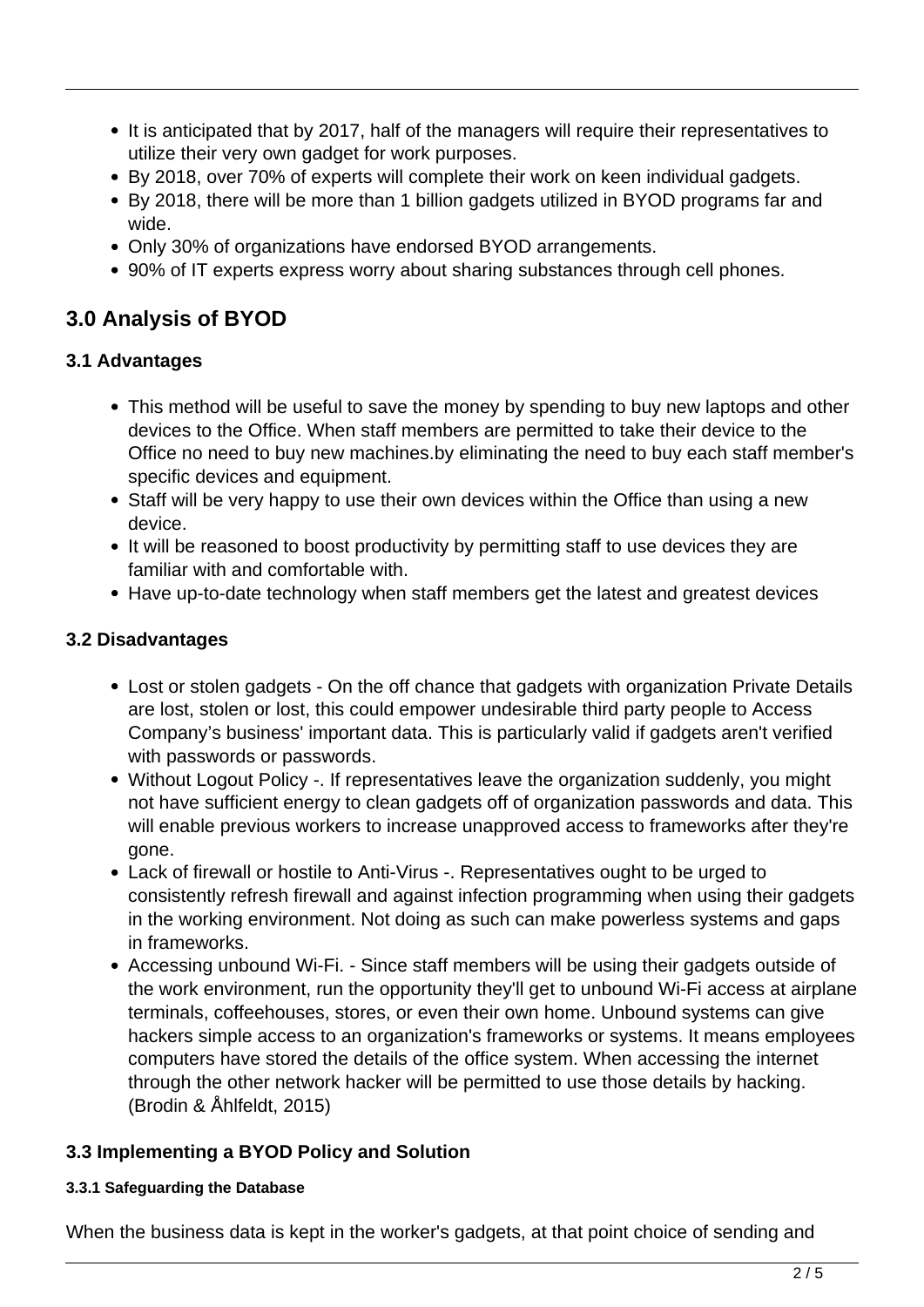getting Private Details from the corporate system is likewise on the Office. It turns out to be extremely hard to keep up the respectability of Private Details when it is on the open system and get to by the Public Access point. Arrangement of this issue should be possible by getting to corporate systems by virtual private systems that are accessible to incorporate releases. It makes a safe channel among source and goal and gives assurance to every one of the Private Details going over the system. This guarantees the privacy of data in the system. Full circle encryption is the answer for secure Private Details put away on the auxiliary gadgets. The support and capacity issues are less when associations have unlimited authority over the gadgets and every one of the terms is legitimately referenced in the acquiescence archive. (Avantika, 2016)

#### **3.3.2 BYOD Security**

Company actualizing a BYOD system need to investigate the idea of sensible security for PC gadgets. A dull procedure is embraced for the advancement of security arrangements to reveal, recognize and stay away from any security dangers. The yield is the arrangement of exceptionally powerful and specialized controls or projects. The security approaches to be pursued are distinctive for an endeavor claimed gadget and a worker possessed gadget. For instance, an organization can actualize framework setup as per the need, can scramble Private Details or examine the gadget, can screen the Private Details utilization to recognize abuse or hacking, and can perform other frameworks security-related errands with no issue. Be that as it may, with regards to the worker possess gadgets, every one of these things is unrealistic.

#### **3.3.3 BYOD and Employee Privacy**

On the off chance that Office sets the point of confinement on catching the Private Details, at that point, a genuine examination wasn't possible successfully. Every one of these issues directs the company to verify its worker's subtleties while keeping up their observing objectives. The company should make its employees mindful of the security exchange offs and the sensible desires for protection identified with their utilization of an individual gadget for work. On the off chance that observing or an examination is essential, associations should structure their endeavors in a way that tries to limit the potential presence of individual and private Private Details. (Georg, 2014)

#### **3.3.4 Remote Wiping and Blocking**

At the point when personal gadgets are to be utilized in the company, there are sure limitations which are forced to verify the classified and delicate Private Details of the company. This will be a test for the worker who needs to utilize certain projects or applications for their utilization. To obstruct certain substances, the Employee must load a certain product in his gadget. Clearing off the substance is likewise a noteworthy issue, where the company needs to wipe certain Private Details from workers' gadgets. Wiping or obstructing of a gadget could harm the gadget or could expel the individual Private Details of the worker. Workers must know about the outcomes of blocking; wiping Private Details brought about by the system's to be introduced in their gadgets. Every single such condition must be determined own gadget use approach and the essential acquiescence structures. (Voas, 2012)

#### **3.3.5 Secure destruction of corporate data**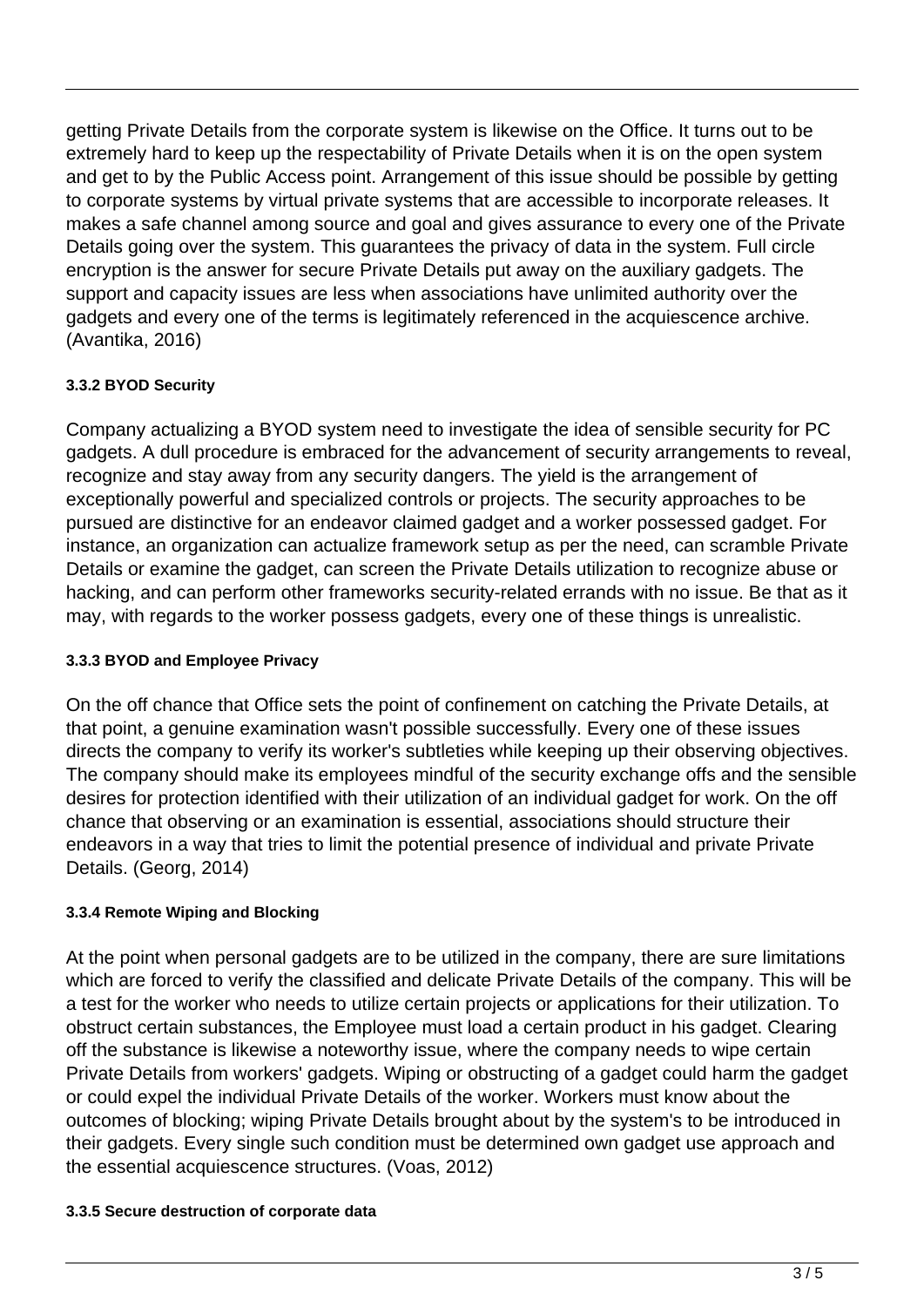The prerequisite of the demolition of Private Details comes when either the organization needs an up to date gadget or the employee needs to overhaul their gadget. In the two cases, the old gadget substance should be expelled to maintain a strategic distance from the loss of significant Private Details. A corrupt worker can hurt the organization by releasing on delicate organization Private Details to society.

#### **4.0 Recommendations for Organizations**

BYOD policy should include policies for8-

- Mobile devices should be secured using anti-virus software.
- Encryption and user passwords system passwords must be encrypted within the system backend
- Data categorization every data should be categorized according to the organization hierarchy. Every person should allow using the company system by their position
- Antivirus software should be used in every gadget used within this method.
- Wireless accessing should have controlled accurately.
- Security breach incident and its response if there are any security breaches punishment should have given to the employees.
- Remote working if the worker used the gadget in other networks it must be controlled to avoid hacking.
- Privacy-preserving should be implemented.

### **6.0 References**

- 1. Avantika, 2016. What is BYOD (Bring Your Own Device) and Why Is It Important?.
- 2. Borchers & Ballagas, 2017. BYOD: Bring Your Own Device.
- 3. Brodin, M. & Åhlfeldt, R.-M., 2015. Management issues for Bring Your Own Device (BYOD). European, Mediterranean & Middle Eastern Conference on Information Systems.
- 4. Chang, M., 2017. Securing BYOD. s.l., IEEE.
- 5. Georg, 2014. BYOD Bring Your Own Device.
- 6. Koh, E. B., 2014. A Study on Security Threats and Dynamic Access Control Technology for BYOD, Smart-work Environment. s.l., s.n.
- 7. Madhavi, 2015. Legal Issues in Secure Implementation of Bring Your Own Device (BYOD). s.l., s.n., pp. 179-184.
- 8. Mitrovic, Z., 2015. Introducing BYOD in an organisation: the risk and customer services viewpoint.
- 9. Nham, E., 2015. Does BYOD increase risks or drive benefit.
- 10. Rackley, R., 2014. Preparing Teachers for the BYOD Classroom. s.l., s.n.
- 11. Roussos, G., 2014. Mobile Sensing, BYOD and Big Data Analytics: New technologies for audience research in museums.
- 12. Siddiqui, R. A., 2015. Bring Your Own Device (BYOD) in Higher Education: Opportunities and Challenges. International Journal of Emerging Trends & Technology in Computer Science.
- 13. Steffe & Matthias, 2017. Android Security, Pitfalls, LessonsLearned and BYOD.
- 14. Voas, J., 2012. BYOD: Security and Privacy Consideration.
- 15. Zambrano, F., 2017. Bring Your Own Device (BYOD): a Survey of Threats and Security